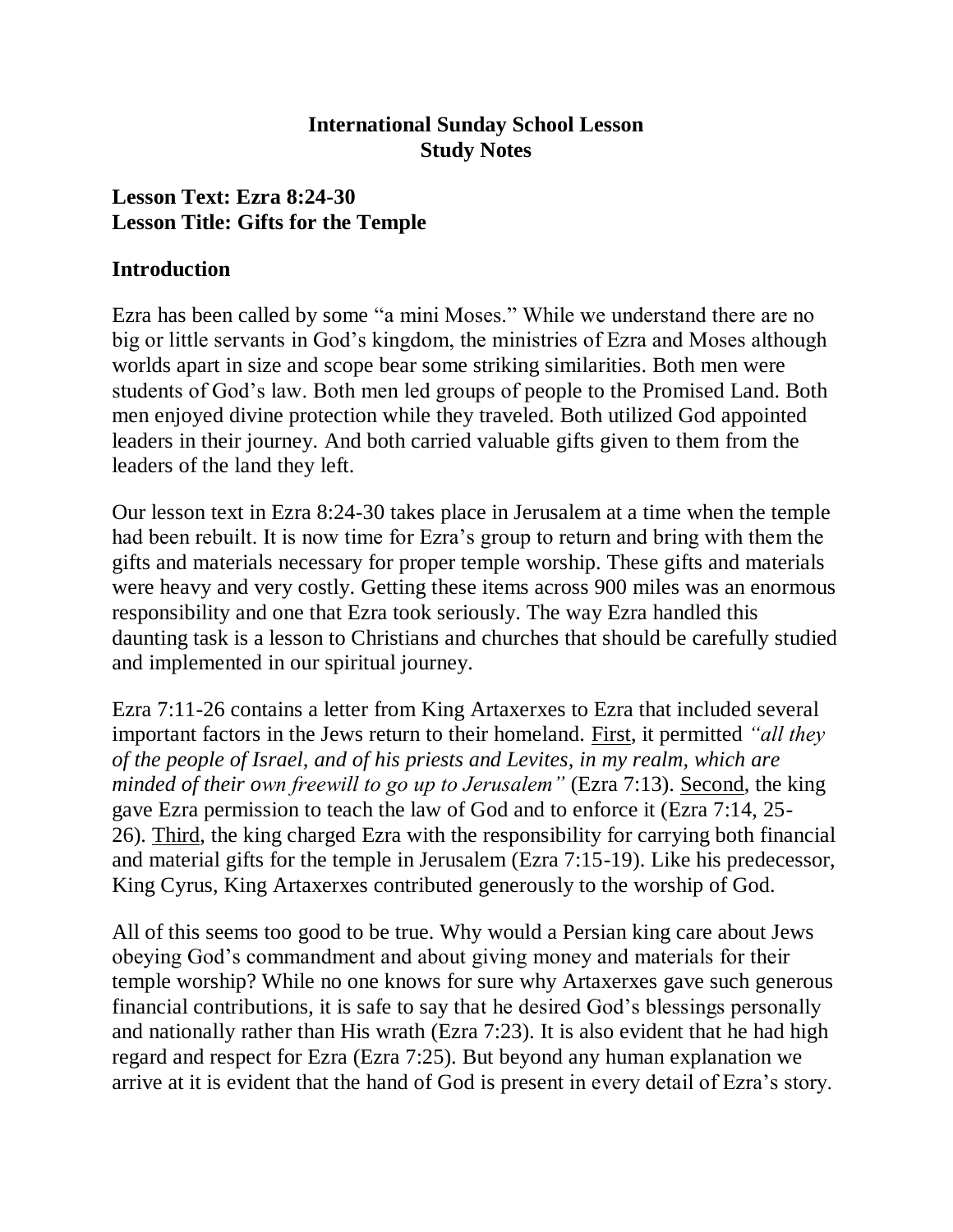God is looking after His chosen people and can use whoever and whatever He desires to see that they have what they need (Philippians 4:19).

Ezra was pleased with the king's generosity and commission. He expressed his pleasure by giving praise and glory to the Lord for all that was taking place (Ezra 7:27-28). He did not take credit for the king's generosity, nor did he praise the king. Ezra gave credit where credit was due, unto the Lord.

### **Individuals Chosen (Ezra 8:24)**

### Verse 24

"Then I separated twelve of the chief of the priests, Sherebiah, Hashabiah, and ten of their brethren with them"

If you read this verse by itself it seems to indicate that Ezra appointed "twelve" men "of the chief of priests" to be responsible for the treasure. He appointed "Sherebiah" and "Hashabiah" and "ten" others which would add up to "twelve." However, according to Ezra 8:18-19, "Sherebiah" and "Hashabiah" were *"sons of Levi"* which would make them "Levites," not "priests." Also, Ezra 8:30 clearly identifies both "priests and the Levites" as part of this journey. Considering all these verses together, it seems the best interpretation of Ezra 8:24 is that Ezra chose "twelve priests" and "twelve Levites" among whom "Sherebiah" and "Hashabiah" were two. That would make a total of twenty-four leaders appointed.

The name "Sherebiah" means "Jehovah hath made me to tremble." The name "Sherebiah" reminds us that being a leader requires that you fear and tremble in God's presence. There is an unfortunate loss of the sacred responsibility among church leaders today that needs to be restored. Whatever position one may hold or responsibility one may have been given ought to cause us to tremble and fear before the Lord. The name "Hashabiah" means "Jehovah is associated with or hath devised." This name also serves as a reminder to all of us involved in the Lord's work that we are doing what we do in connection with the great work of God. The carrying of gifts to Jerusalem and the responsibility that went with it was in association with God's plan. May the Lord revive that truth in all of our hearts as we daily seek to do God's will.

Ezra's appointment of these two individual leaders along with "their brethren" shows us his great wisdom. Ezra did not trust one person with everything but rather distributed the responsibility equally among trustworthy men. Responsibility and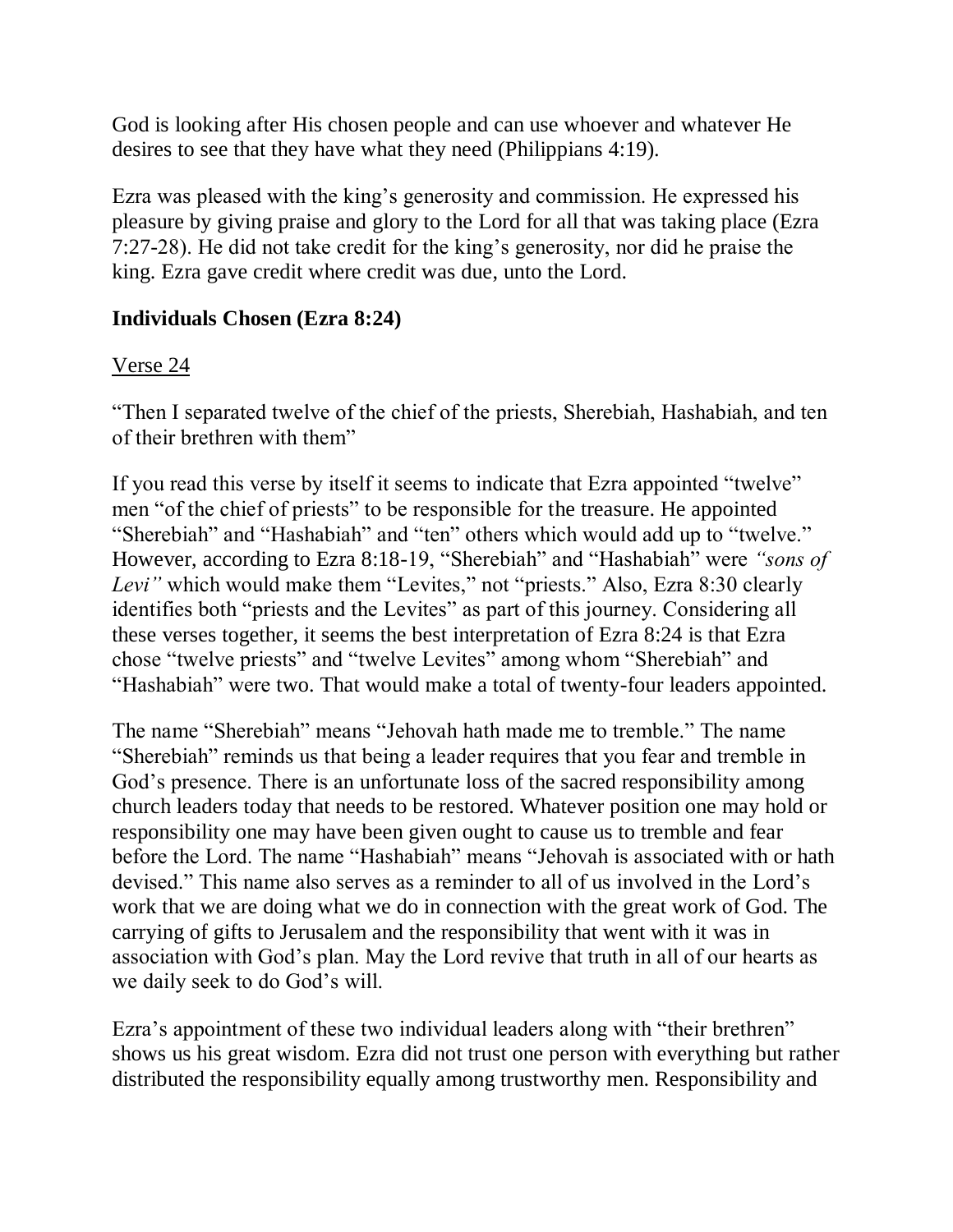accountability must be spread throughout the body of Christ if we are to be good stewards of all God has given us.

## **Inventory Taken (Ezra 8:25-28)**

# Verse 25

"And weighed unto them the silver, and the gold, and the vessels, even the offering of the house of our God, which the king, and his counsellors, and his lords, and all Israel there present, had offered"

While coins were common at this particular period in history the wording here seems to indicate that the "silver" and the "gold" were bars instead of coined money. "Weighed unto them" means Ezra carried out some form of inventory to list the exact amount of the money and "the vessels" and the "offering" that was to be taken to Jerusalem. This insured that all items would arrive intact, since another weighing would occur once they arrived in Jerusalem (Ezra 8:33-34).

The "offering of the house of our God" was the special money given by King Artaxerxes and "his counselors, and his lords, and all Israel" who were "present." Many different people had contributed to this great cause which further required accountability and integrity. We should be reminded that we are not only handling treasures that belong to God, but we are also handling treasures that have been given to the work of God from both those who know the Lord and those who don't.

Do Ezra's actions in taking this inventory and keeping records indicate a lack of trust in the men he selected? Does he think he will be robbed on the journey even though he has previously stated *"The hand of our God is upon all them for good that seek him"* (Ezra 8:22). No. His actions are a result of his integrity. He is protecting himself from accusations of taking anything for personal gain or any of those he has appointed from the same possible accusation. Ezra's actions remind us of the admonitions of the Apostle Paul to the young preacher Timothy, *"A bishop must be blameless…"* (1 Timothy 3:2). The word *"blameless"* means "nothing for the world to use to discredit God's man."

### Verse 26-27

"I even weighed unto their hand six hundred and fifty talents of silver, and silver vessels an hundred talents, and of gold an hundred talents; Also twenty basons of gold, of a thousand drams; and two vessels of fine copper, precious as gold."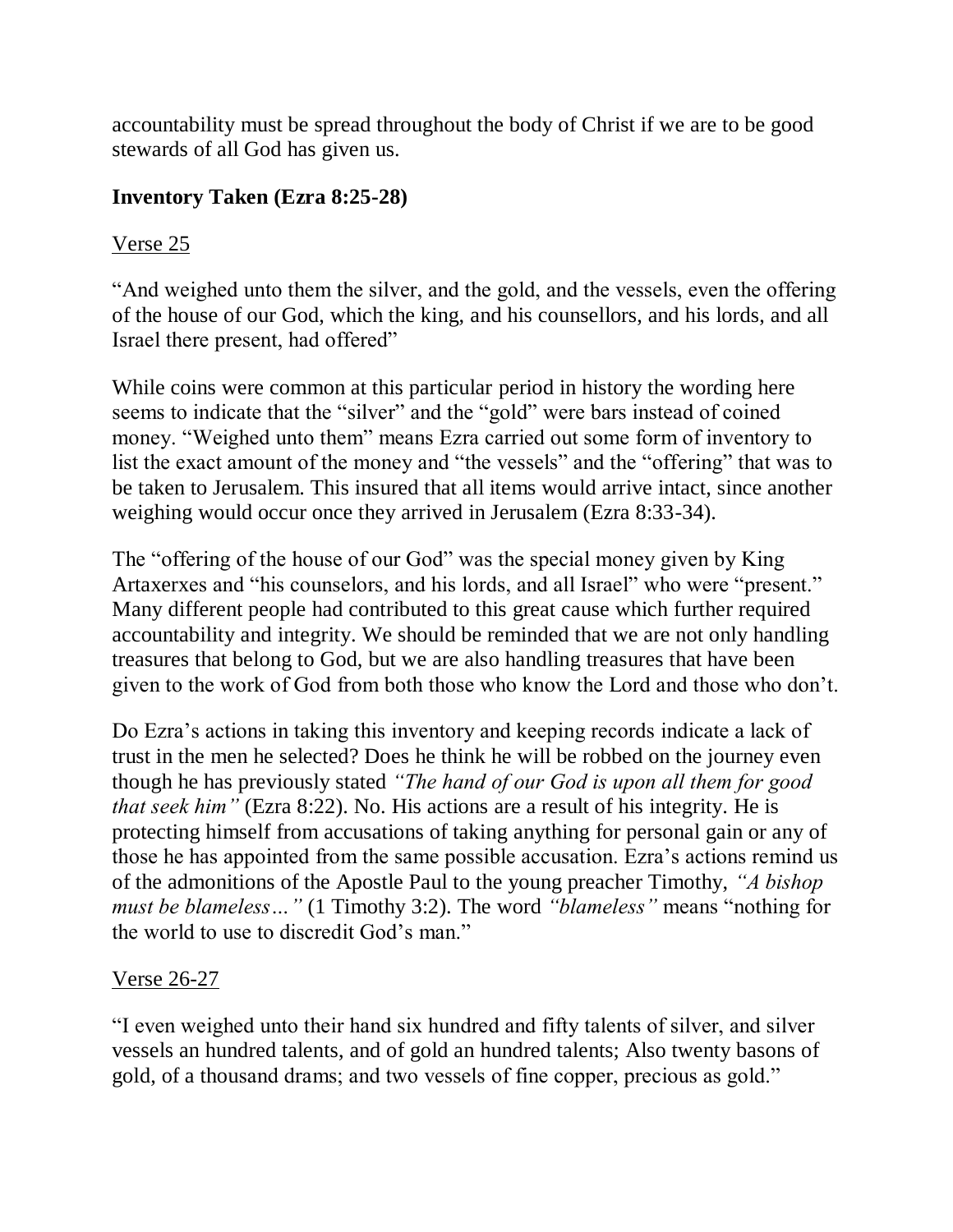These measures represent an enormous amount of "silver" and "gold." When you consider the fact that a "talent" weighed approximately seventy-five pounds, this means the "silver" bars weighed around twenty-five tons. The "hundred talents of "silver vessels" and the "hundred talents of gold" weighed a little over three tons. The "twenty basons of gold" and "two vessels of fine cooper, precious as gold" would be around nineteen to twenty pounds. That's quite a load for twenty-four priests and Levites to carry. Most likely these items were transported in wagons (Numbers 7:2-3).

All of these items would be valued in the millions of dollars today. But it is not just the dollar value that makes all of this so important and special. These "vessels" and "offerings" were given for the work of God. And God's work is important and valuable no matter the dollar amount that is attached to it. The church building that is just a rented out store front is just as valuable in the sight of God as the multimillion dollar sanctuary. The bi-vocational pastor who works two jobs to support his family and ministry is just as valuable to the Lord as the pastor with a three figure financial package.

# **Instructions Given (Ezra 8:28-30)**

# Verse 28

"And I said unto them, Ye are holy unto the LORD; the vessels are holy also; and the silver and the gold are a freewill offering unto the LORD God of your fathers."

"And I said unto them" are words spoken by Ezra to those appointed in verse 24 to be in charge of the treasure. "Ye are holy unto the LORD…" means those chosen to be responsible for the money, the vessels, and the offering had been "set apart." These men belonged to the Lord. It is only proper and right that the priests and Levites should carry and be responsible for the sacred things belonging to the temple. The temple and all its functions was their life. It was their purpose and reason for existence. None but those who are "holy" should be entrusted with this great treasure. In reading Ezra's instructions we are reminded of the words of the Apostle Paul to the Corinthians when he said, *"But we have this treasure in earthen vessels* ... " (2 Corinthians 4:7). As believers we too have an enormous treasure of salvation and the Holy Spirit living within us. To possess something so "holy" and sacred is to require us to be "set apart" unto the Lord. The only way to keep the treasure clean is to keep ourselves clean (Isaiah 52:11).

"The vessels are holy also…" also means that which these men carried had been "set apart" unto the Lord. Everything they carried had a special and sacred purpose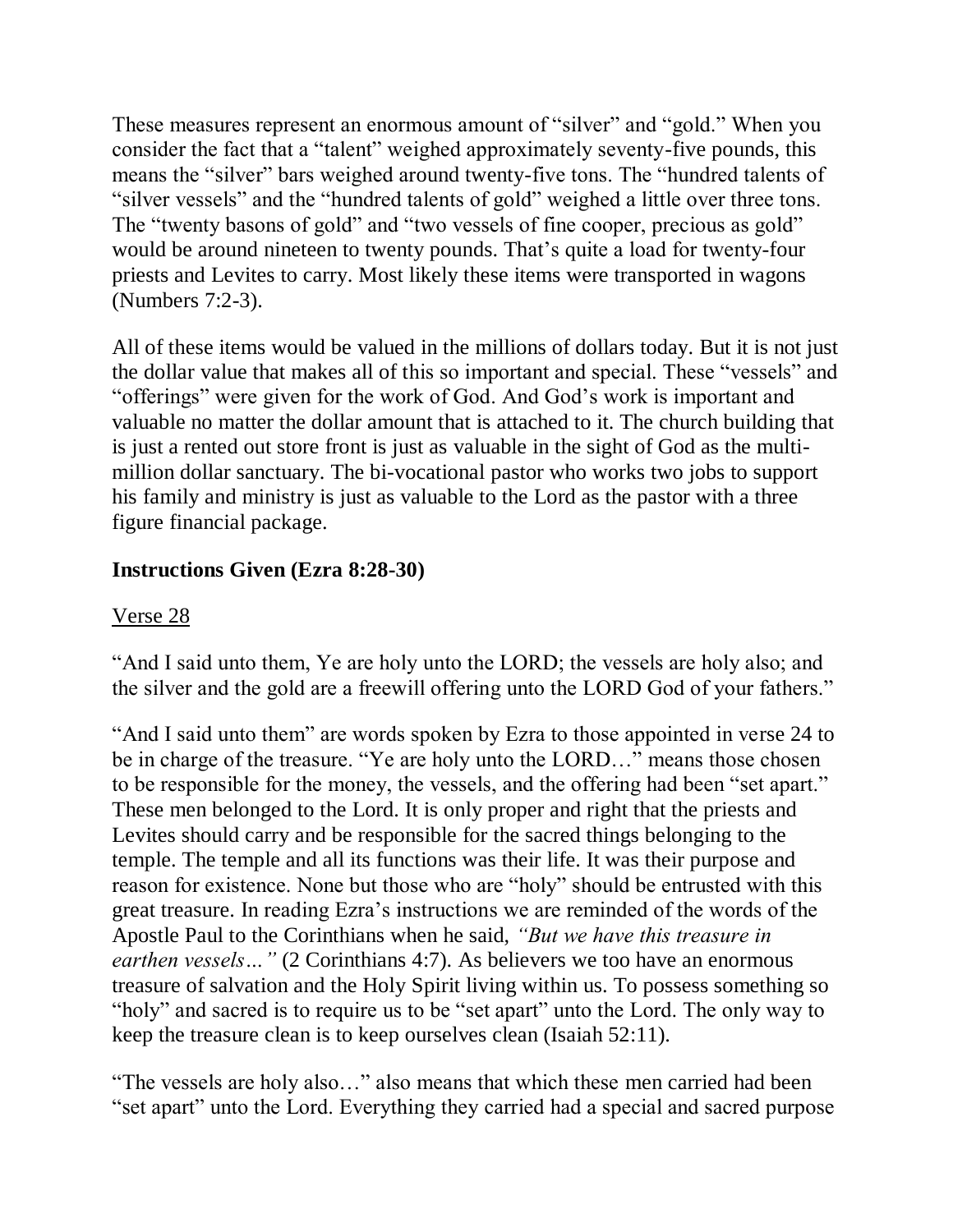in the temple and must be treated as such. These words should convict us concerning how casually we approach the Lord's work and the Lord's service. So much of what we do today is done without that sense of holiness and sacredness. The "silver and the gold are a freewill offering unto the LORD God of your fathers" is a reminder that the things they are responsible for are things given to "the LORD God of your fathers." It is not our church or our ministry. The money in the church treasury does not belong to the finance committee or the church treasurer. The piano and the organ do not belong to the one who donated them or to those individuals assigned to play them. The pastor is God's shepherd to lead, feed, and guide the flock but he does not own the church. These may seem like trivial matters but churches and ministries have failed because of misconceptions concerning who we are and what we are doing. As God's servants we must be "holy." As God's servants we must remember that "the vessels are holy."

### Verse 29

"Watch ye, and keep them, until ye weigh them before the chief of the priests and the Levites, and chief of the fathers of Israel, at Jerusalem, in the chambers of the house of the LORD."

This verse stresses the importance of guarding the treasure. "Watch ye, and keep them" literally means, "watch in order that ye might keep." Ezra is saying, "Guard this stuff with your life until you weigh it in at Jerusalem." The day of accountability would come when they arrived "at Jerusalem" and gave account "before the chief of the priests and the Levites, and chief of the fathers of Israel." This is a reference to the leaders of the nation of Israel. The "chambers of the house of the LORD" were rooms around the edges of parts of the temple area used both for administration and storage and for the priests' personal convenience.

Commenting on this verse, author Alexander Maclaren writes, *"Though it cannot be that we shall meet the trial and the weighing of that day without many a flaw and much loss, yet we may hope that by His precious help and His pitying acceptance we may lay ourselves down in peace at last, saying, "I have kept the faith," and may be awakened by the word "Well done, good and faithful servant."* That was the desire of Ezra's heart for these priests and Levites and it should be our desire as well.

#### Verse 30

"So took the priests and the Levites the weight of the silver, and the gold, and the vessels, to bring them to Jerusalem unto the house of our God."